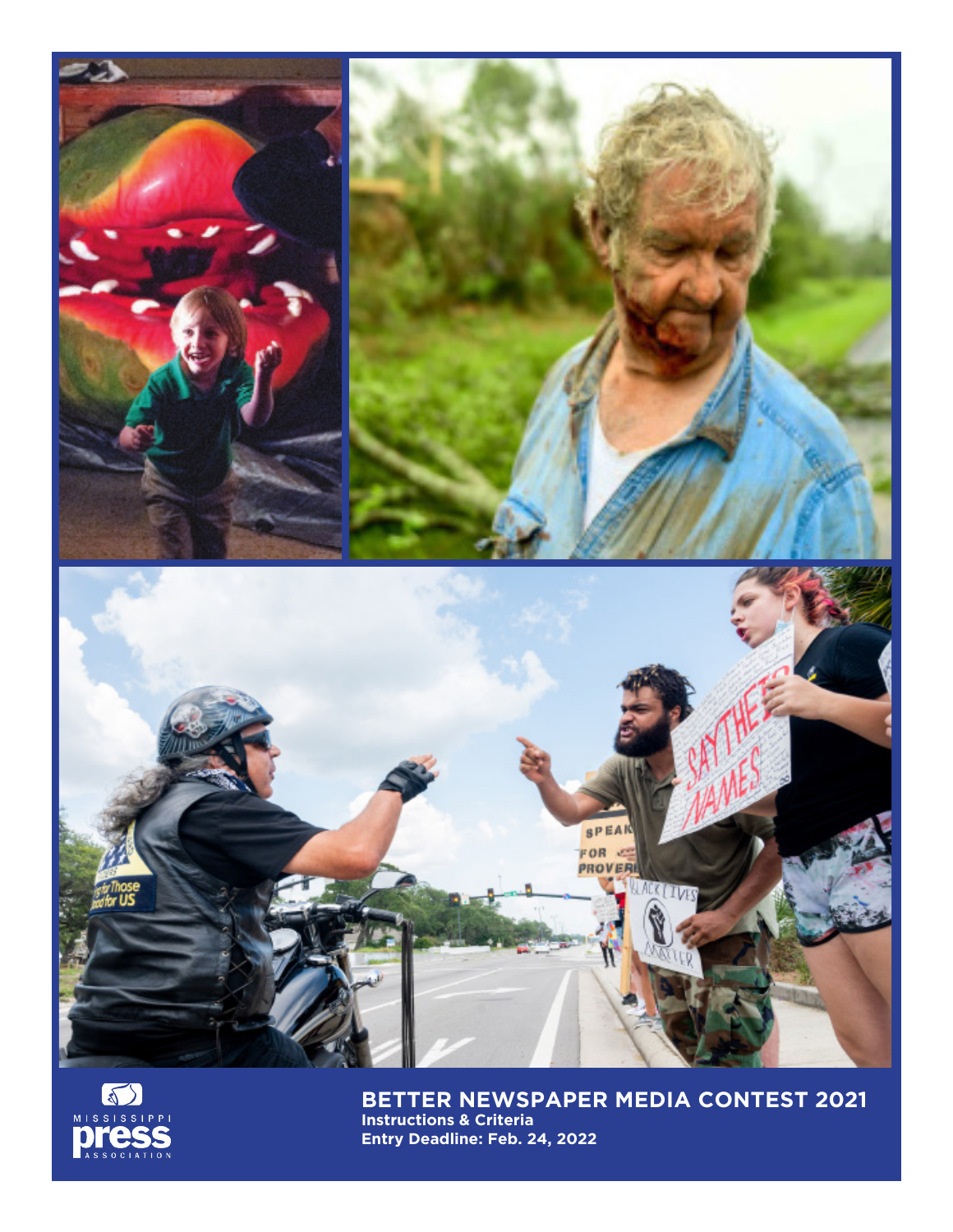## **ENTRY INSTRUCTIONS**

## **OUR ASSOCIATION CODE IS MSPRESS**

Step 1 — Register on the contest website using your email address. Read the Important Items; our Association Code is MSPRESS. You will receive a confirmation email, which you will need to complete registration. YOU MUST register as a user for each contest, even if you have uploaded entries in a previous cycle of the advertising or editorial divisions.

Step 2 — Log in using your account information. You will see a page showing any entries you have already submitted. Complete rules for the contest are available on the home page. PLEASE READ THEM FOR MORE DETAILED INSTRUCTIONS. Some browsers, such as Safari, will open the rules in a new window; others will require you to download the PDF file to your computer.

Step 3 — Click on the "Add New Entry" link.

Step 4 — On this page, select your organization's name. A lot of information will autofill. If that information is incorrect, please call Monica Gilmer at 601-981-3060. Your Competition Class will be selected for you based on your frequency (or average pageviews for Digital Affiliates) and market population. Fill in the preparer's name. If any information is wrong, please STOP and do not proceed before contacting Monica.

Step 5 — Select the contest type. These are in the drop-down menus for your convenience. Your choices are "Editorial," "Advertising," or "Combined," depending on which contest cycle we are in. This field will clear each time you save an entry, so you must select a type for each new entry. Next select your category. Special Instructions will autofill. PLEASE READ as each category has different instructions. NOTE: If you do not see the category you are trying to enter listed under the contest cycle type "Editorial" or "Advertising" select "COMBINED." This indicates competition classes are combined for this category.

Step 6 — If necessary, provide an explanation of your entry. The explanation/cutline box is limited to 3,000 characters. It's a good idea to write your explanation in another program, such as Word or TextEdit, and copy/ paste into the explanation box. If a URL is required, fill in the URL box; there is no need to type "http://."

Step 7 — Include the name of the entry. If uploading full-page PDF files, it will be helpful if the entry name matches the headline on the page so the judges can find it easily. If the judges cannot tell what is to be judged, the entry will be discarded without refund.

Step 8 — Include the name of the person or people who should be credited for any award. This is generally reporter, photographer, etc. It is not necessarily the name of the person submitting the entry, nor the person picking up the award at the awards presentation.

Step 9 — Add your file or files. You can drag and drop files or use the "Add files" button to navigate. Generally, files should be in PDF format except photos, which should be in high-resolution JPG format. Other files and URLs may be acceptable as noted in the special instructions. Upload as many files as are necessary to complete your entry but refer to the special instructions for any limitations.

Step 10 — When you have completed your submission, click the "Save" button. If you click the "Back to list" button, you will lose the entry you just completed. After clicking "Save," you will be directed back to the list of your entries.

Step 11 — To submit another entry, click "Add New Entry." As long as you have not logged out of the system, your newspaper name will still be in place and you can simply start at Step 6 again. You may log out and log back in later to continue adding entries. You will need to select your newspaper name each time you log in.

Step 12 — If you are done submitting entries, please review the list. Your changes are limited on an entry; if needed, you may delete and resubmit. When you have finished reviewing uploads click the "Billing" button. Your entry fee is automatically generated. You may pay by PayPal, credit card or mail a check to MPA, 371 Edgewood Terrace, Jackson, MS 39206.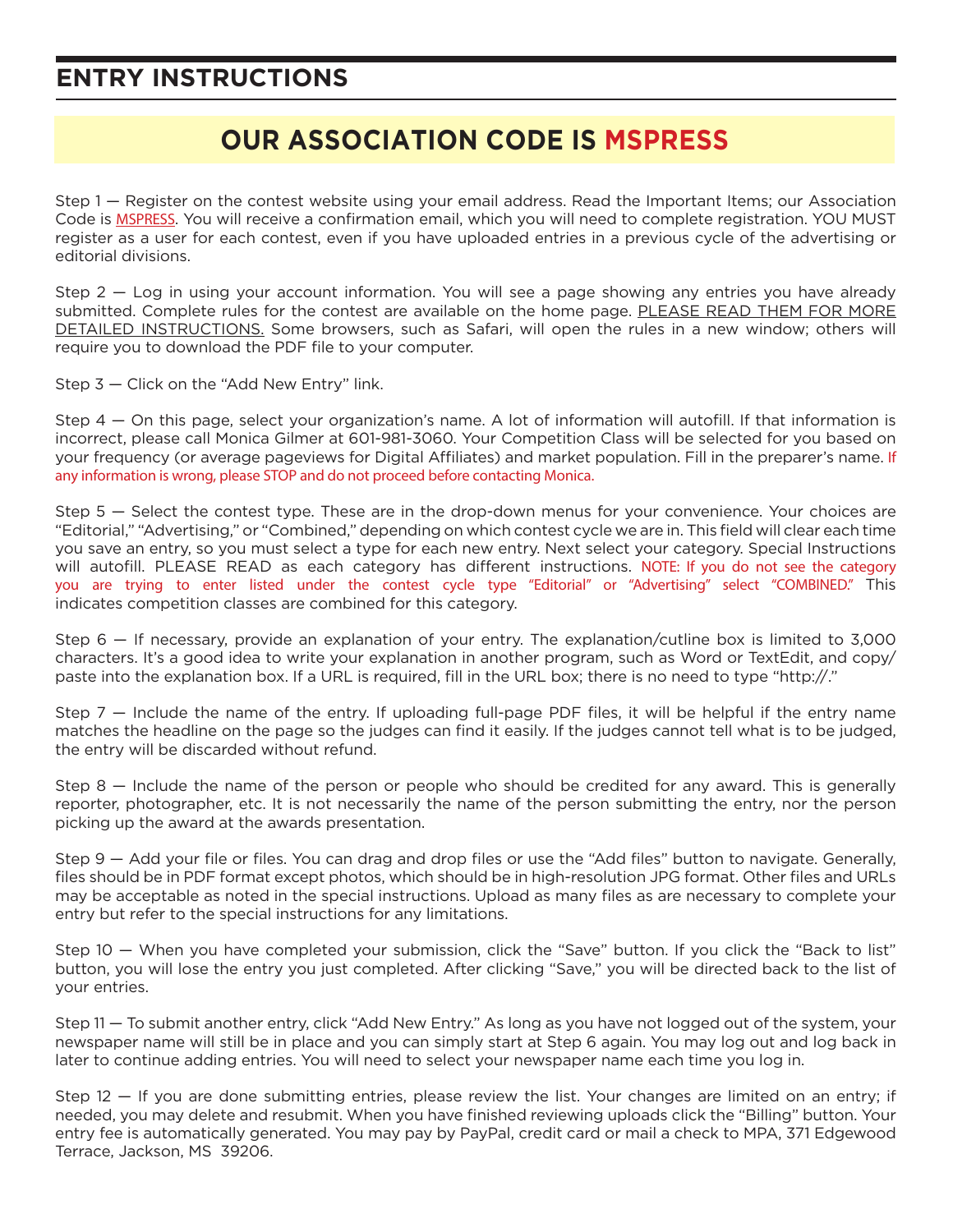## **ELIGIBILITY CRITERIA**

## **ENTER ONLINE @ MSPRESSCONTEST.ORG**

#### **ELIGIBILITY**

The MPA Better Newspaper Media Contest is open to any weekly or multi-day newspaper or Digital Affiliate publication that is an active member of the Mississippi Press Association and whose 2022 dues have been paid.

Entries submitted in the contest must have been published in the period between January 1, 2021, and December 31, 2021. Random dates specified in some categories are selected by the association staff and not made known to the contest committee or association members until the rules are released.

Generally, individual stories, photographs or special sections may not be entered in more than one category or competition class. See individual category criteria for exceptions.

All entries must be conceived, written, and designed by regularly employed, full-or-part-time staff members of the newsroom entering the contest. This means staff members who regularly work for the entering newspaper or Digital Affiliate. Exceptions include non-syndicated columnists or freelance contributors who provide exclusive content.

An individual's work may not be entered in more than one competition class unless there is a change of employment during the contest period. **Newspapers sharing staff members may submit an entry only once and in the largest competition class in which it is eligible.** 

No materials may be entered which are prepared completely by mat services, agencies, wire services, or syndicates. Entries must originate from the entering newsroom.

#### **DEADLINE**

Deadline for receipt of entries is 11:59 PM, **THURSDAY, FEB. 24, 2022**. All entries must be entered online at www. mspresscontest.org by this date. Categories that require mail-in entries must be postmarked no later than **FEB. 24, 2022.**

#### **FEES**

The fee for each individual entry in each category is \$6. If paying by mail, make checks payable to MPA. Credit card payments (Visa, MC, AMEX) are accepted. **LATE FEES:** Submissions after the deadline of Thursday, Feb. 24, can still be entered for a LATE FEE of \$50 if received (and/or postmarked) by Monday, Feb. 28, 2022.

#### **COMPETITION CLASSES**

The competition class in which your newsroom competes is determined by a combination of the population size of the city in which your organization is located combined with the frequency of your publication in print on a weekly basis. For Digital Affiliate Members, average unique monthly pageviews are considered in lieu of print frequency where appropriate.

#### **CLASS DIVISION**

- A. Multi-Day above 30,000 population
- B. Multi-Day below 30,000 population
- C. Weekly above 5,000 population
- D. Weekly below 5,000 population

Population counts are determined by the most recent data available from the U.S. Census Bureau.

#### **ENTRY PREP**

Full-page electronic tearsheets or URLs must be furnished for each entry. **Entries should be marked in BOLD or highlighted on each PDF.** (For URLs, please make certain to provide necessary credentials if entries are behind a paywall.)

Go to www.mspresscontest.org and follow the instructions for registering with a username and password and for submitting your entries online. **YOU MUST** register as a user for each contest, even if you have uploaded entries in a previous cycle of the advertising or editorial divisions. **NOTE:** The General Excellence category requires mail-in entries.

A publisher's or general manager's Statement of Validity must accompany the contest entries from each newsroom entering. A tearsheet or copy of the 2021 Statement of Ownership and Circulation should be provided if not already on file with MPA (This does not have to be a tearsheet, a copy of the 2021 form will do). Entries will not be placed into judging until all Statements of Validity are received. The conditions of the statement are binding. You can mail or email your Statement of Validity and Statement of Ownership to mgilmer@mspress.org or fax them to 601-981-3676. You may also mail it with any hard copy entries that are required in this contest.

**NOTE**: Entries requiring hard copies (Gen Ex) must be entered online first, with a PDF copy of the "front page" of the newspaper uploaded to the proper category. Then hard copies must include a BNC Entry Label taped or glued to the upper right-hand corner of the entry. All information requested on the label must be supplied for each entry. Do not staple entry labels. Hard copy entries should be postmarked no later than **THURSDAY, FEB. 24, 2022**, and mailed to:

> Better Newspaper Contest 371 Edgewood Terrace Jackson, MS 39206

Incomplete entries (entries missing a required element), or entries submitted that were published outside the contest dates will be disqualified.

#### **JUDGING**

Contestants agree to accept the judges' decisions as final. Judging will be held this spring with a panel of volunteers from the South Carolina Press Association. Judges reserve the right to disqualify entries submitted in an inappropriate category or which otherwise do not follow the stated criteria.

#### **AWARDS PRESENTATION**

Plaques will be given to first-place winners. Certificates will be awarded to second, third, and honorable mention winners. Additional plaques or certificates may be ordered after the presentation of the awards at the Tri-State Press Convention at the Sheraton Memphis Downtown, June 23-25, 2022. First, second, and third-place winners will be named in each category.

#### **QUESTIONS?** Contact

**Monica Gilmer** Member Services Director mgilmer@mspress.org 601-981-3060.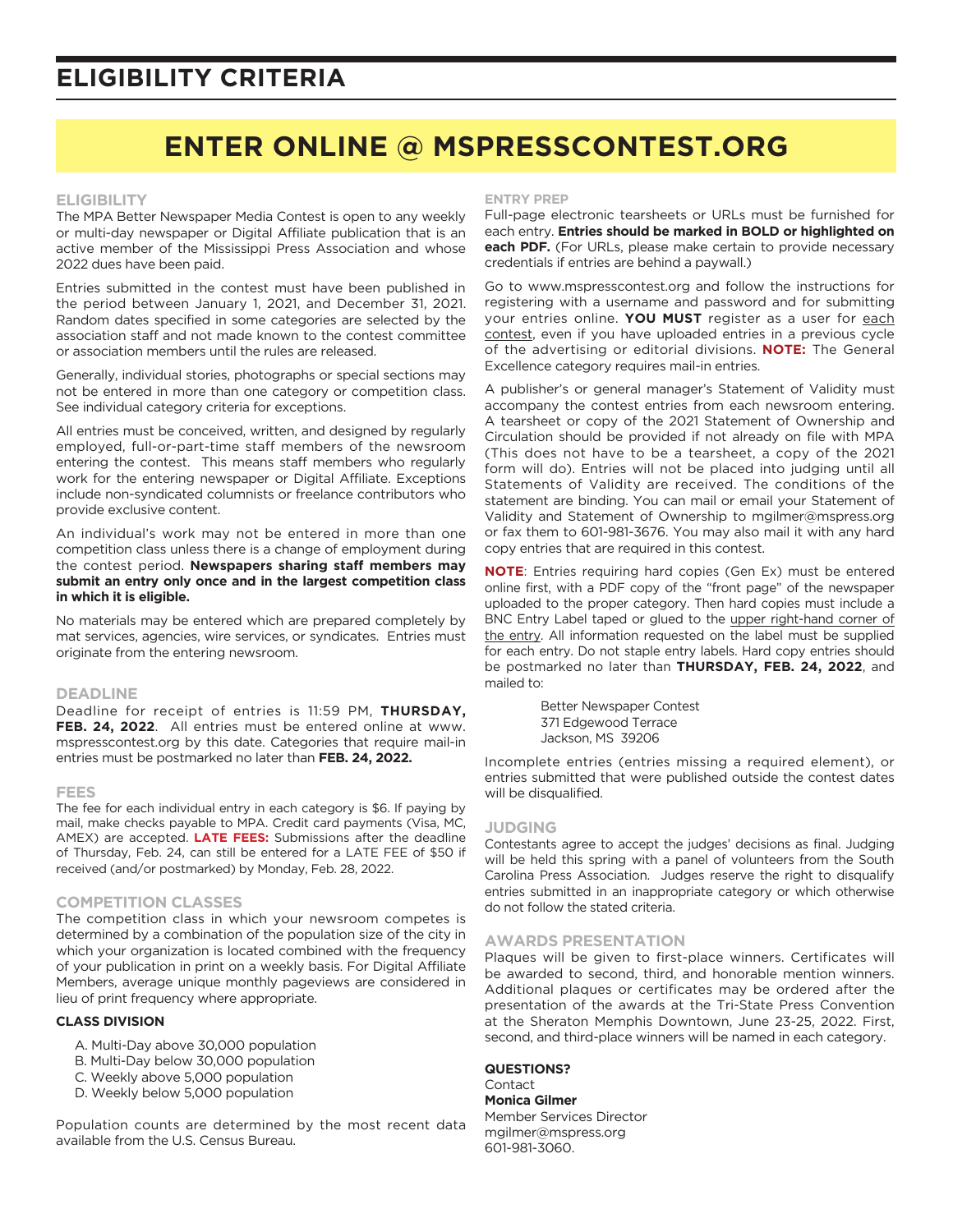

## **STATEMENT OF VALIDITY**

I hereby certify that all entries submitted by this organization in the 2021 Better Newspaper Media Contest meet the prescribed requirements and qualifications as related to frequency and, when required, online pageviews, membership, publication dates, and all other aspects spelled out and implied by the rules of the competition.

I understand that any violation brought to the attention of the Board of Directors of the Mississippi Press Association may restrict this newspaper from entering the future Editorial and Advertising Divisions of the Better Newspaper Media Contest, and that violations may make the member organization subject to other action by the Board.

Signature of Publisher/GM: \_\_\_\_\_\_\_\_\_\_\_\_\_\_\_\_\_\_\_\_\_\_\_\_\_\_\_\_\_\_\_\_\_\_\_\_\_\_\_\_\_\_\_\_\_\_\_\_\_\_\_\_\_\_\_\_

Newspaper or Digital Affiliate: \_\_\_\_\_\_\_\_\_\_\_\_\_\_\_\_\_\_\_\_\_\_\_\_\_\_\_\_\_\_\_\_\_\_\_\_\_\_\_\_\_\_\_\_\_\_\_\_\_\_\_\_\_\_

Avg. Monthly Pageviews Dec. 2021 (req. for Digital Affiliates): \_\_\_\_\_\_\_\_\_\_\_\_\_\_\_\_\_\_\_\_\_\_\_\_\_\_\_\_\_\_

 $Date:$ 

Please list any staff members willing to serve as reciprocal judges for upcoming contests:

\_\_\_\_\_\_\_\_\_\_\_\_\_\_\_\_\_\_\_\_\_\_\_\_\_\_\_\_\_\_\_\_\_\_\_\_\_\_\_\_\_\_\_\_\_\_\_\_\_\_\_\_\_\_\_\_\_\_\_\_\_\_\_\_\_\_\_\_\_\_\_\_\_\_\_\_\_\_\_\_\_

\_\_\_\_\_\_\_\_\_\_\_\_\_\_\_\_\_\_\_\_\_\_\_\_\_\_\_\_\_\_\_\_\_\_\_\_\_\_\_\_\_\_\_\_\_\_\_\_\_\_\_\_\_\_\_\_\_\_\_\_\_\_\_\_\_\_\_\_\_\_\_\_\_\_\_\_\_\_\_\_\_

Please email this form to mgilmer@mspress.org or include it with any hard copy entries you are mailing to MPA.

#### **PLEASE NOTE** \* An individual entry may be entered in only one category, unless noted. \* Only locally prepared material is allowed. \* ENTRIES MUST BE UPLOADED NO LATER THAN 11:59 PM, THURSDAY, FEB. 24, 2022 \* Entries requiring hard copies should be postmarked no later than THURSDAY, FEB. 24, 2022, and mailed to: Better Newspaper Contest, 371 Edgewood Terrace, Jackson, MS 39206 \* Go to www.mspresscontest.org for complete entry directions.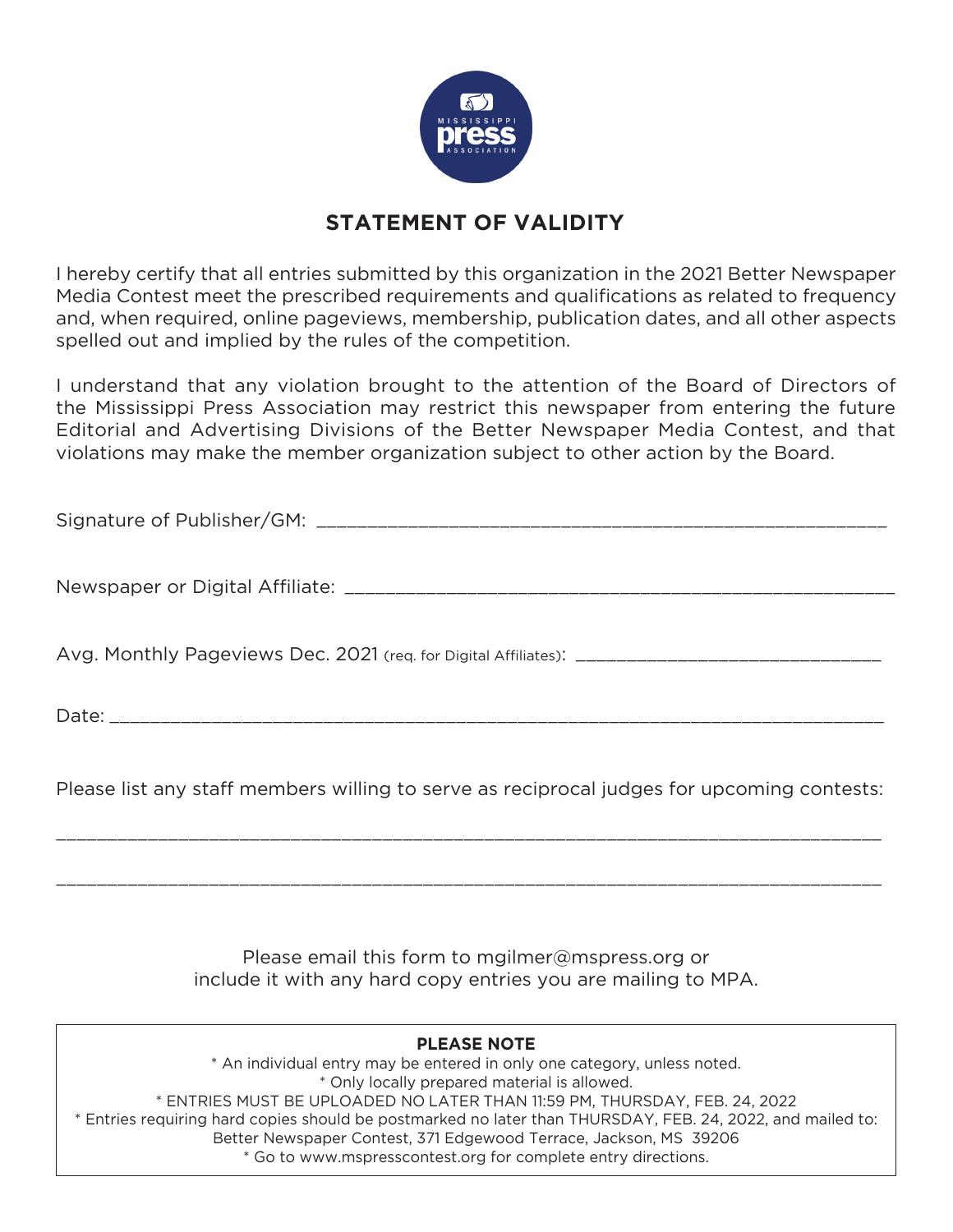#### **1. GENERAL NEWS STORY**

Defined as the coverage of a single news event, planned and anticipated. Judged on quality of writing, thoroughness of fact, and continuity of thought. Limit 4 entries per newsroom. **TO ENTER**: Upload a full-page PDF file, which should be named the same as the story title or reporter's name.

### **2. SPOT NEWS STORY**

This category is defined as the coverage of a single news event, unplanned and unanticipated. The entry may include sidebars in the same edition as the spot news story. Entries will be judged on quality of writing and thoroughness of fact reporting under deadline. Limit 4 entries per newsroom. **TO ENTER**: Upload a full-page PDF file, which should be named the same as the story title or reporter's name.

#### **3. IN-DEPTH/INVESTIGATIVE COVERAGE**

Entries in this category may be a single investigative story/series of stories or in-depth coverage of a particular issue or event. Stories must demonstrate the reporter's or reporters' initiative in research and investigation or in-depth reporting that may include supporting material such as photos, editorials, cartoons, columns. In-depth entries will be judged on the scope and depth of coverage. If a series, it must be published within the contest period. Entries will be judged on quality of writing, thoroughness of research and continuity. Limit 4 entries per newsroom. **TO ENTER:** Upload a full-page PDF file, which should be named the same as the story title or reporter's name. An explanatory note may be provided in the comment box or uploaded with entries.

#### **4. PLANNED SERIES**

Defined as a planned series or package of stories (minimum of 3, maximum of 8) on the same subject which combines the elements of news and/or feature writing. The series can be published in a single issue or a sequence of issues. Publication of the series must begin and end within the contest period. Judged on quality of writing, ability to hold reader interest, and thoroughness. Limit 4 entries per newsroom. **TO ENTER**: Upload a full-page PDF file, which should be named the same as the story title or reporter's name.

#### **5. BUSINESS STORY**

This category is defined as coverage of business and economic issues. An entry consists of a single story of a business news-related event or issue. May include sidebars. Limit 4 entries per newsroom. **TO ENTER:** Upload a full-page PDF file, which should be

named the same as the story title or reporter's name.

### **6. SPORTS NEWS STORY**

Confined to news stories dealing with a sports subject or personality. Entries will be judged on quality of writing. Limit 4 entries per newsroom. **TO ENTER:** Upload a full-page PDF file, which should be named the same as the story title or reporter's name.

### **7. SPORTS COLUMN**

Defined as any column that regularly appears in the sports section of the newspaper. An entry consists of three columns by the same person. Judged on both the quality and style of writing. Entries will be judged as All Multi-Day and All Weekly. Limit 4 entries per newsroom. **TO ENTER:** Upload full-page PDF files, which should be named the same as the column title or columnist's name.

#### **8. SPORTS FEATURE**

Defined as any feature story dealing with a sports subject or sports personality. Entries will be judged on quality of writing and attention to the elements of feature writing. Limit 4 entries per newsroom. **TO ENTER:** Upload a full-page PDF file, which should be named the same as the story title or reporter's name.

#### **9. GAME STORY**

Defined as a principal account of a game or sports event, written on a deadline. Sidebars are not included. Judged on quality of and style of writing. Limit of 4 entries per newsroom. **TO ENTER**: Upload a full-page PDF file, which should be named the same as the story title or reporter's name.

### **10. GENERAL INTEREST COLUMN**

Any general interest bylined column which appears as a regular feature of the newspaper. An entry consists of three columns by the same person. Entries will be judged on quality of writing and style of writing. Limit 4 entries per newsroom. **TO ENTER:** Upload full-page PDF files, which should be named the same as the column title or columnist's name.

### **11. COMMENTARY COLUMN**

Includes any bylined, serious, issue-oriented commentary column appearing as a regular feature of the newspaper. An entry consists of three columns by the same person. Judged on quality and style of writing, timeliness of issue, persuasiveness of writer. Limit 4 entries per newsroom. **TO ENTER:** Upload full-page PDF files, which should be named the same as the column title or columnists's name.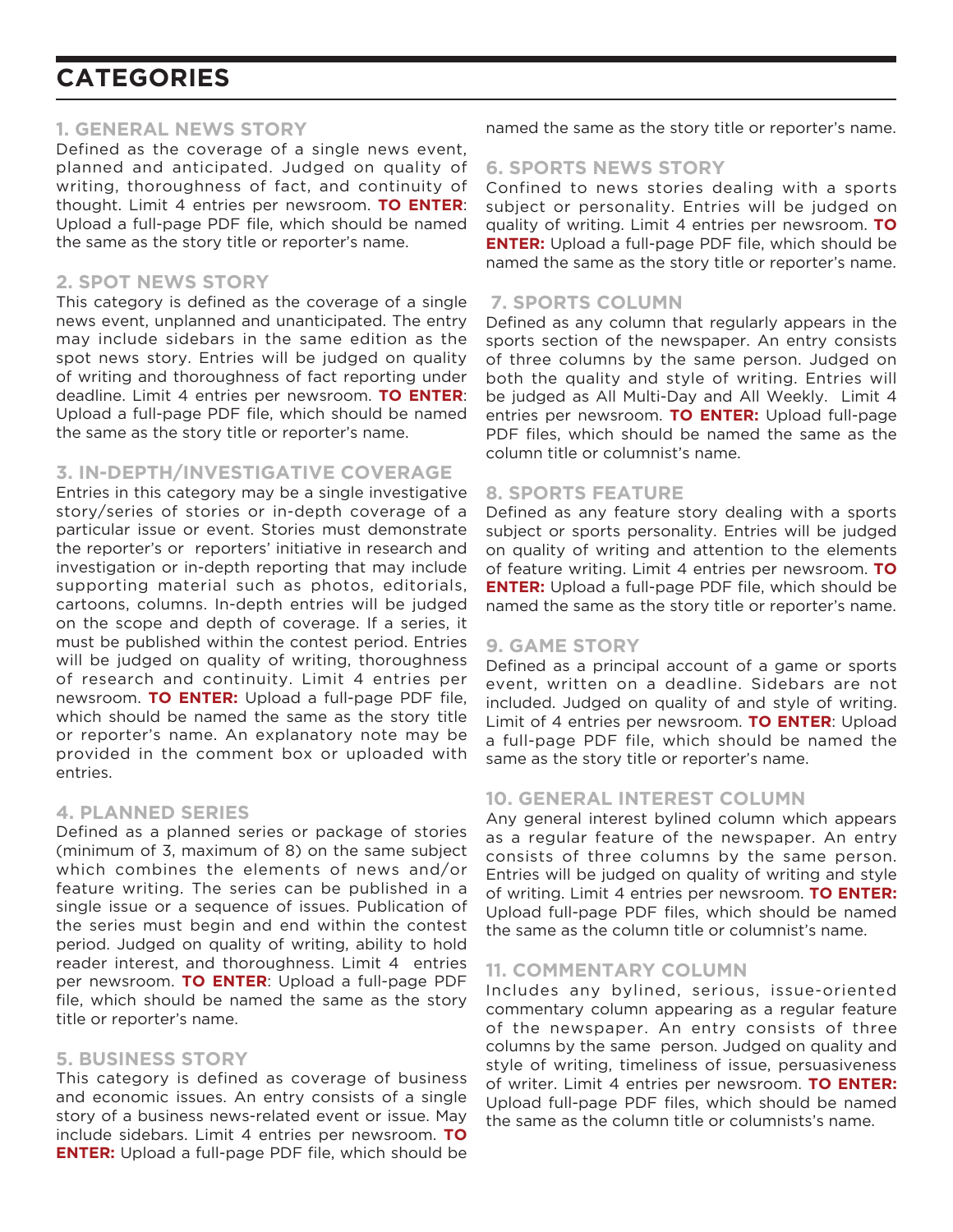#### **12. FEATURE STORY**

Defined as a single story in which the writer concentrates on the elements of feature writing. Judged on quality of writing and ability of the author to hold the reader's interest. Limit 4 entries per newsroom. **TO ENTER:** Upload a full-page PDF file, which should be named the same as the story title or reporter's name.

#### **13. GENERAL NEWS PHOTOGRAPH**

Includes photographs of general news value which are planned and anticipated. Judged on quality of photograph, composition, emotional impact and completeness. Limit 4 entries per photographer and total of 8 entries per newsroom. **TO ENTER**: Upload a full-page PDF file, which should be named the same as the photo caption.

#### **14. SPOT NEWS PHOTOGRAPH**

Defined as any photograph of news value that is unplanned or unanticipated. Judged on timing, quality of photograph, composition, emotional impact and completeness. Limit 4 entries per photographer and total of 8 entries per newsroom. **TO ENTER:** Upload a full-page PDF file, which should be named the same as the photo caption.

#### **15. SPORTS FEATURE PHOTOGRAPH**

Defined as any photograph related to a sports subject, but not an action shot. Judged on quality of photograph, composition, and emotional impact. Limit 4 entries per photographer and total of 8 entries per newsroom. **TO ENTER:** Upload a fullpage PDF file, which should be named the same as the photo caption.

#### **16. SPORTS ACTION PHOTOGRAPH**

Defined as any photo related to sports action on-field, court, etc. during gameplay or competition. Judged on quality of photo, composition and impact. Limit four entries per photographer and eight entries per newsroom. **TO ENTER:** Upload a full-page PDF file, which should be named the same as the photo caption.

### **17. FEATURE PHOTOGRAPH**

Includes any photograph that demonstrates elements of feature photography. Judged on quality of photograph, composition, and emotional impact. Limit 4 entries per photographer and total of 8 entries per newsroom. **TO ENTER:** Upload a fullpage PDF file, which should be named the same as the photo caption.

### **18. PHOTO SERIES**

Defined as any series of photographs in any one issue on any subject. Judged on quality and effectiveness of the photographs and text in telling a story. Limit 4 entries per photographer and total of 8 entries per newsroom. **TO ENTER**: Upload a full-page PDF file, which should be named the same as the series headline or caption.

### **19. NEWS PACKAGE**

Defined as best presentation of a news story with accompanying photos, graphics and illustrations to complement reporting. This may be entered as the combined work of reporters, photographers and/ or designers. Limit four entries per newsroom. **TO ENTER**: Upload a full-page PDF file, which should be named the same as the series headline or caption.

### **20. PERSONALITY PORTRAIT**

Entries should be confined to photographs capturing the essence of an individual personality or one representing a portrait study. Judged on elements listed above and on quality of photograph. Limit 4 entries per photographer and total of 8 entries per newsroom. **TO ENTER**: Upload a full-page PDF file, which should be named the same as the photo caption.

### **21. FRONT PAGE**

An entry shall consist of three tearsheets. Submit one tearsheet from the week of Feb. 14-19, June 13-19, or Oct. 24-30, PLUS two tearsheets from any other issues published in the contest period. Judged on front page design and content. Limit 1 entry per newspaper. **TO ENTER** upload three full page PDF files, which should be named as the category and month entered.

### **22. EDITORIAL PAGE OR SECTION**

Submit three tearsheets of editorial page(s), defined as any page(s) containing articles of opinion including op-ed and/or letters to the editor. Submit one tearsheet from the week of Jan. 24-30, May 2-8, Sept. 19-25, PLUS two tearsheets from any other issues published in the contest period. Judged on content and design. Limit 1 entry per newspaper. **TO ENTER** upload three full page PDF files, which should be named as the category and month entered.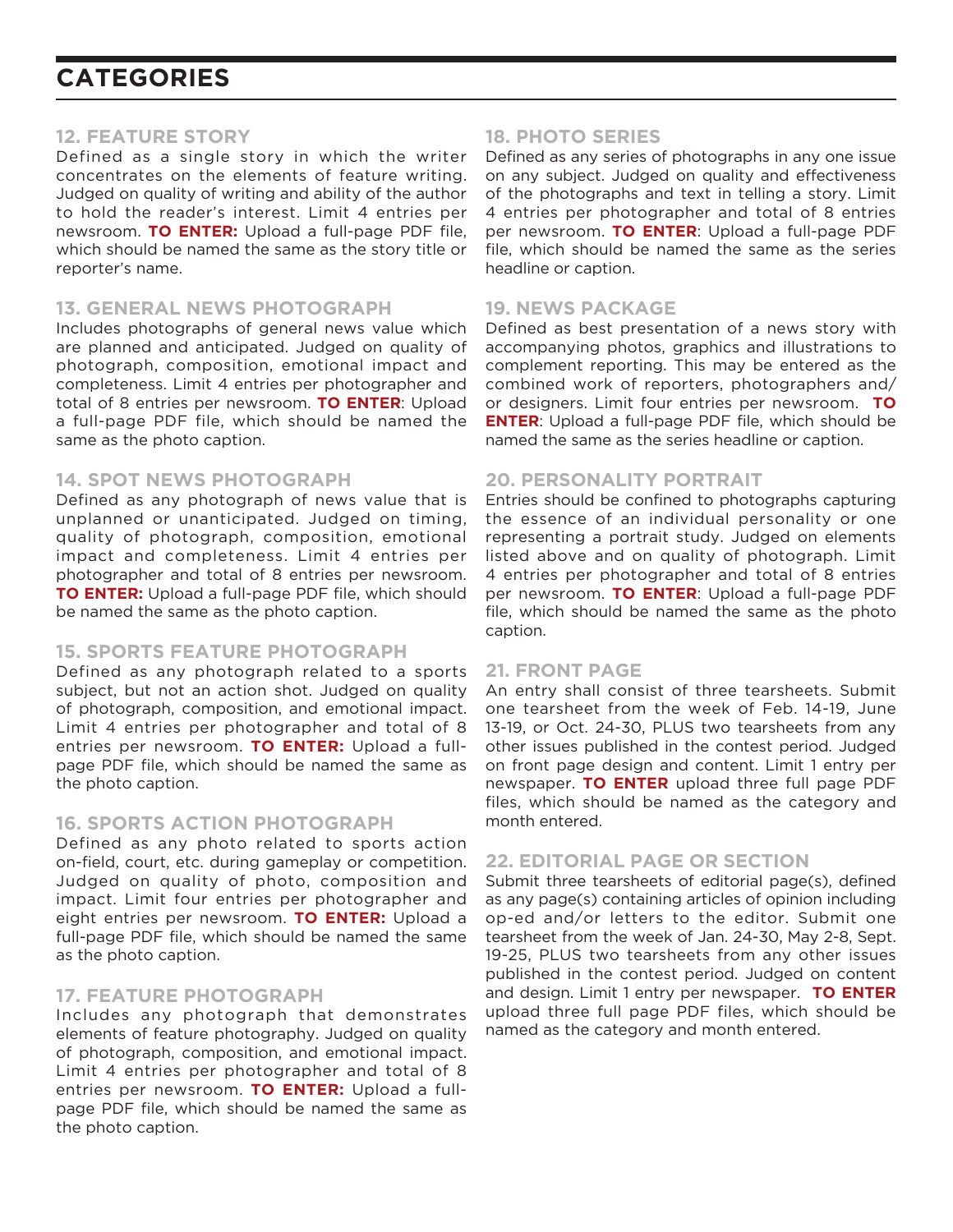#### **23. EDITORIALS**

Consists of editorial opinions which appear on a bona fide editorial page or articles clearly marked as an editorial. Consists of three editorials published in the contest period. The three editorials may be written by different individuals, but no more than one entry (3 samples) per editorial writer will be accepted. Judged on ability to express opinions and quality of writing. Limit 2 entries per newsroomtotal of 6 sample editorials. (One entry consists of 3 editorials). **TO ENTER** upload full page PDF files, which should named the same as the editorial writer's name.

#### **24. SPORTS PAGE OR SECTION**

Defined as any page or section devoted to the coverage of sports. Submit one page or section from the week of March 14-20, June 27-July 3, Nov. 7-13, PLUS two tearsheets from any other issues published in the contest period. Judged on content and design. Limit 1 entry per newspaper. **TO ENTER** upload three full page PDF files, which should be named as the category and month entered.

### **25. LIFESTYLES PAGE OR SECTION**

This category is defined as a page or section devoted to lifestyle news and features. Submit one page or section from the week of either April 4-10, July 25-31, Dec. 19-25, PLUS two others from the contest period. This can also include regular sections such as food, fashion, entertainment, etc. Judged on design, writing, and general interest of contents. Limit 1 entry per newspaper. **TO ENTER** upload three full page PDF files, which should be named as the category and month entered.

#### **26. SPECIAL SECTION**

This category is defined as a section or issue which is dedicated editorially to a special event, occasion, purpose or idea. The quality of writing will be considered, along with the use of photographs and graphics. The overall design of the product will also be considered. Limit 4 entries per newspaper. **TO ENTER** upload a single PDF file of entire special edition, which should named the same as title of the section.

#### **27. MAGAZINE PERIODICAL**

This category recognizes regularly issued magazines. Magazine should be distributed independently of the newspaper, but a publication is not excluded if it is also inserted into the parent newspaper. Judges will consider quality of editorial content and design and effectiveness of theme or purpose. Magazine must be published at least twice per year for

weekly publications; at least quarterly for multi-day publications. An entry consists of two consecutive issues in contest period for weeklies; three consecutive issues in contest period for multi-day members. Limit 2 entries per member (Remember, an entry consists of two consecutive magazine issues of the same title for a weeklies and three consecutive issues for multi-day papers). **TO ENTER** upload a single PDF file of entire magazine.

### **28. MAGAZINE STORY**

This category is defined as the single best general news or feature article appearing in a magazine edition published by the member newspaper. Judged on quality of writing, thoroughness, and continuity. Limit four entries per newspaper. **TO ENTER** Upload a full-page PDF file, which should be named the same as the story title or reporter's name.

#### **29. DESIGN**

An entry consists of three issues. Submit any three consecutive issues of the newspaper, one of which should be from the week Jan. 31-Feb. 6, May 23-29, or Aug. 12-18. This category will be judged on the newspaper's overall appearance, with special attention to the use of headlines, photographs, art, and quality of reproduction. Limit 1 entry per newspaper. **TO ENTER** upload PDF files of three entire separate issues.

#### **30. HEADLINE**

Each entry will consist of three headlines, best capturing the essence of the story in a compelling, accurate, clever and/or humorous way. Limit 4 entries per newsroom. **TO ENTER** upload full page PDF files, which should be named the same as the headline.

#### **31. LEDE**

An entry consists of a single story lede written by the reporter or copy editor. Entries will be judged on quality of writing, effectiveness, and/or humor and cleverness. Limit 4 entries per newsroom. **TO ENTER** upload full page PDF files, which should be named the same as the headline.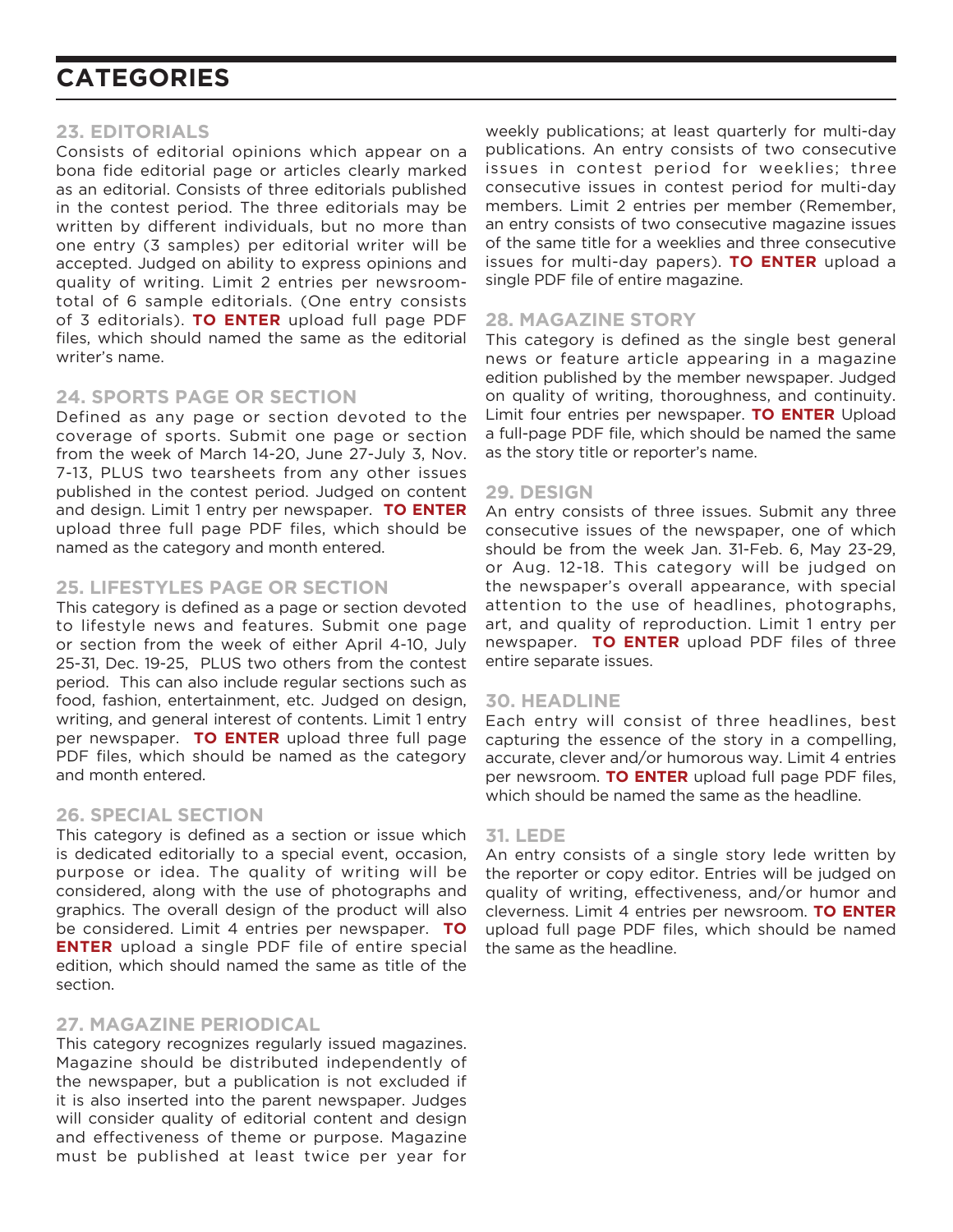#### **32. WEBSITE**

Recognizes a news organization's online presence and the involvement of its local staff in the updating of content and maintenance. Judged as All Multi-Day and All Weekly. Members using third party vendors to host and design their sites are eligible as long as their staff is primarily responsible for content and maintenance. Judges will visit the site live at predetermined times. Criteria will include quality of locally produced content, overall design, consistency of updates and functionality of the site such as ease of navigation and customer service interactivity. **TO ENTER** Submit a link (URL) to your website online. Please include user name and password, if necessary, in the comment box on the online entry. Use the comment box to offer any additional information about your website.

#### **33. USE OF ONLINE VIDEO**

This category recognizes the newsroom's effort to report a story through video. Emphasis will be on the viewer experience and quality of the story. May stand on its own (as in breaking news coverage) or part of a larger project that is tied to the print newspaper. The entry should include a short description of the video and news event and may include a PDF tearsheet or URL of a story that accompanied it (if there was one). Entries should be submitted as a URL and will be judged as All Members. Limit four entries per newspaper. **TO ENTER** Submit a link (URL) to your website online. Please include user name and password, if necessary, in the comment box on the online entry. You may upload a related PDF tearsheet, if applicable. Use the comment box to offer any additional information about your website.

#### **34. USE OF SOCIAL MEDIA**

This category recognizes the organization's use of social media to complement or promote its editorial coverage, including breaking news. Use of all major social media platforms is permissible and screen shots or PDFs of their use is encouraged; a letter of explanation must be included. Entries will be judged on effectiveness of promoting content/ coverage. Entries will be judged as All Multi-Day and All Weekly. Limit four entries per newsroom. **TO ENTER** Submit a link (URL) to social media post or upload a screenshot. Use the comment box to offer any additional information about your entry.

#### **35. DANIEL M. PHILLIPS FOI AWARD**

Winner in this category should demonstrate an active commitment to Freedom of Information. Submit full-page tearsheets with FOI information

(stories, editorials, advertisements, etc.). Documents, background information, or letters may be submitted to better explain the effort. Entries will be judged on the newsroom's efforts to support freedom of information through editorials, news stories, or actions taken by the newsroom to gain access to governmen records and/or meetings in order to provide readers with the facts they are entitled to. Entries will be judged as All Members for one overall award. Limit 1 entry per newsroom. **TO ENTER** upload full page PDF files or a URL. Use comment box for further explanation of the project if desired or upload a note in PDF form with entry.

#### **36. COMMUNITY SERVICE AWARD**

Entries in this category should demonstrate leadership by the newsroom in a project or promotion which has as its purpose the improvement of the quality of life in the community or state. Examples would be support of a bond issue, or construction of a new park or hospital. The entry should demonstrate that the newspaper provided either the primary development of the project or a role which would be considered essential to the effort. A note may be submitted regarding impact on the community. Judges should consider the relative impact on the readership area served, keeping in mind that newsrooms of all sizes are competing in this category. Entries will be judged as All Multi-Day or All Weekly. Limit 1 entry per newsroom. **TO ENTER** upload full page PDF files. Use comment box for further explanation of the project if desired or upload a note in PDF form with entry.

### **37. GENERAL EXCELLENCE**

Multi-Day members must submit all issues from the week of either April 23-May 1 July 4-10, or Oct. 3-9. Weeklies must submit three consecutive issues, one of which should be from the week of Feb. 21-27, April 4-10, or Sept. 19-25. Judges should consider the overall product. Winners in this category should exemplify excellence in all aspects of news gathering, including mechanical excellence, editorial content, advertising, layout and general appearance. Limit 1 entry per newspaper. **SPECIAL NOTE:** This category must be submitted in hard copy form with full sections of the newspaper or edition.An entry label is provided on the following page. You must also select this category when entering online.